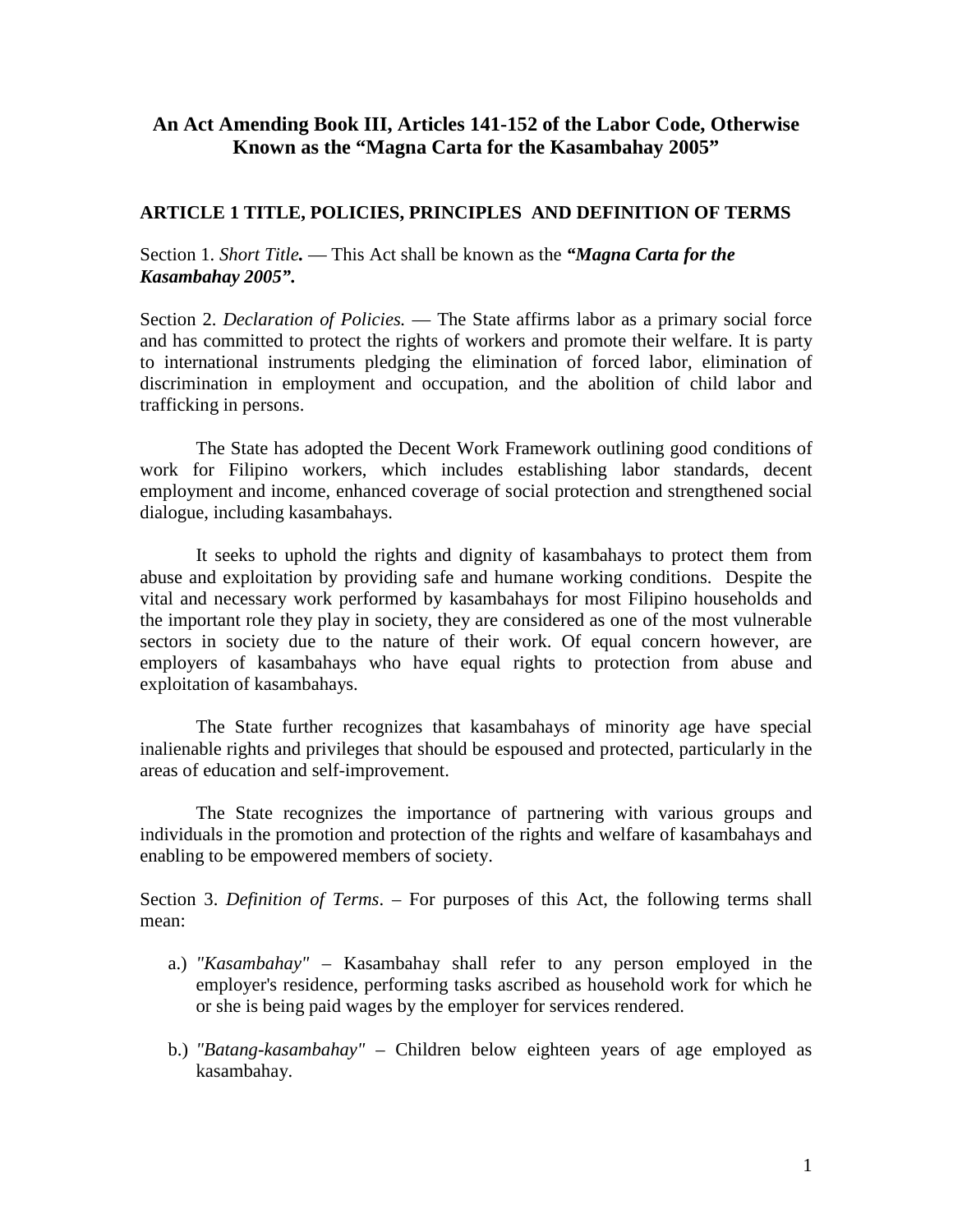- c.) *"Employer"*  shall refer to any person who engages the services of the kasambahay for household work and/or is party to the employment contract*.*
- d.) *"Household"* an aggregate of persons generally but not necessarily bound by ties of kinship, who sleep in the same dwelling unit and have common arrangements for the preparation and consumption of food.
- e.) *"Household work"*  refers to tasks performed by the kasambahay as specified in the employment contract.
- f.) *"Hazardous work"* refers to any activity or circumstance where the kasambahay is exposed to risk which constitutes an imminent danger to his or her safety, health or morals.
- g.) *"Wages"*  adopt official definition of wages, to be provided by NWPC.
- h.) *"Board and lodging"*  shall refer to food and shelter which shall be afforded to the kasambahay free of charge and nondeductible to his or her wage.

### **ARTICLE 2 - RIGHTS OF THE KASAMBAHAY**

The kasambahay has the right to decent work which includes decent employment and income, humane conditions of work, access to and coverage in social protection schemes, and the opportunity for social dialogue and representation.

Section 4. *Right to Just and Humane Conditions of Work*. The kasambahay has the right to a safe and healthy work environment, continuous (sufficient) rest periods, time for recreation and leisure.

Section 5. *Right to Just and Humane Treatment*. The Kasambahay is entitled to be treated free from any physical or psychological violence, or any other act which debases, degrades or demeans the intrinsic worth and dignity of the *kasambahay* as a human being be used upon the latter.

Section 6. *Right against Involuntary Servitude, Debt Bondage and Trafficking.* The kasambahay shall have the right to refuse or deny his or her services to work or tasks not stipulated in the employment contract.

In case the kasambahay agrees to work in industrial undertakings and perform work or task for the service or benefit of another household, he or she shall be entitled to applicable minimum wage or just compensation respectively.

Section 7. *Right to Social Protection.* The kasambahay shall be covered by the Social Security System (SSS) and be entitled to all the benefits provided under Republic Act No. 8282, as amended. The employers of said kasambahay shall pay for the employer's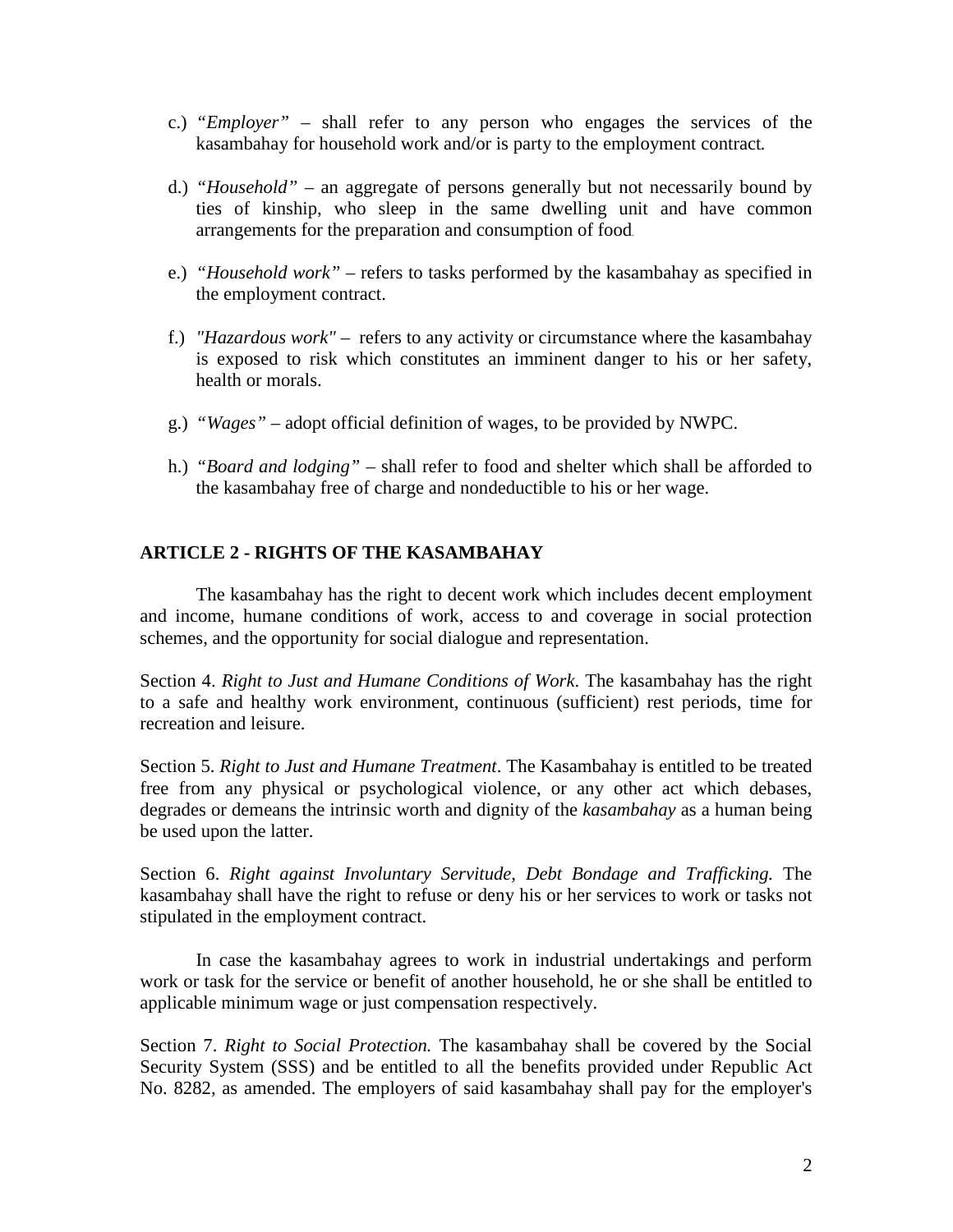share of the SSS contributions without deducting the same from the monthly compensation of the kasambahay. The kasambahay shall also pay for the employee's share of the SSS contributions.

All house helpers shall be covered by the Philippine Health Insurance Corporation (Philhealth) in accordance with its guidelines and be entitled to all the benefits provided by law.

Section 8. *Right to Privacy.* The kasambahay shall have the right to privacy during his/her rest periods. The *kasambahay's* right to privacy shall extend to any and all forms of personal communications.

Section 9*. Right to Minimum Wage*. The kasambahay shall be entitled to the following minimum wage rates:

(a) TWO THOUSAND FIVE HUNDRED PESOS (Php2,500.00) a month for *KASAMBAHAY* WORKING in the National Capital Region (NCR);

(b) ONE THOUSAND SEVEN HUNDRED PESOS (Php1,700.00) a month for those WORKING in other chartered cities and first class municipalities; and,

 (c) ONE THOUSAND FIVE HUNDRED PESOS (Php 1,500.00) a month for those WORKING in other municipalities."

Within one (1) year after the passage of this law, the Regional Tripartite Wages and Productivity Boards (RTWPBs) shall determine and adjust, from time to time, the appropriate minimum wage rates of kasambahays in accordance with the special wage fixing mechanism.

Section 10. *Right to free board, lodging and medical attendance*. The kasambahay has the right to suitable and sanitary living quarters as well as adequate food and medical attendance free of charge.

Section 11. *Right to access educational opportunities*. The kasambahay has the right to access opportunities for education and training to upgrade their skills and improve the services they provide to their employers.

Section 12. *Right to self-organization.* The kasambahay shall have the right to form or join association or societies for purposes not contrary to law.

Section 13. *Right to redress grievance*. The kasambahay shall have the right to redress grievance and to the expeditious settlement of disputes.

All other rights not specified herein but guaranteed by the Constitution are affirmed and shall be equally afforded to the kasambahay.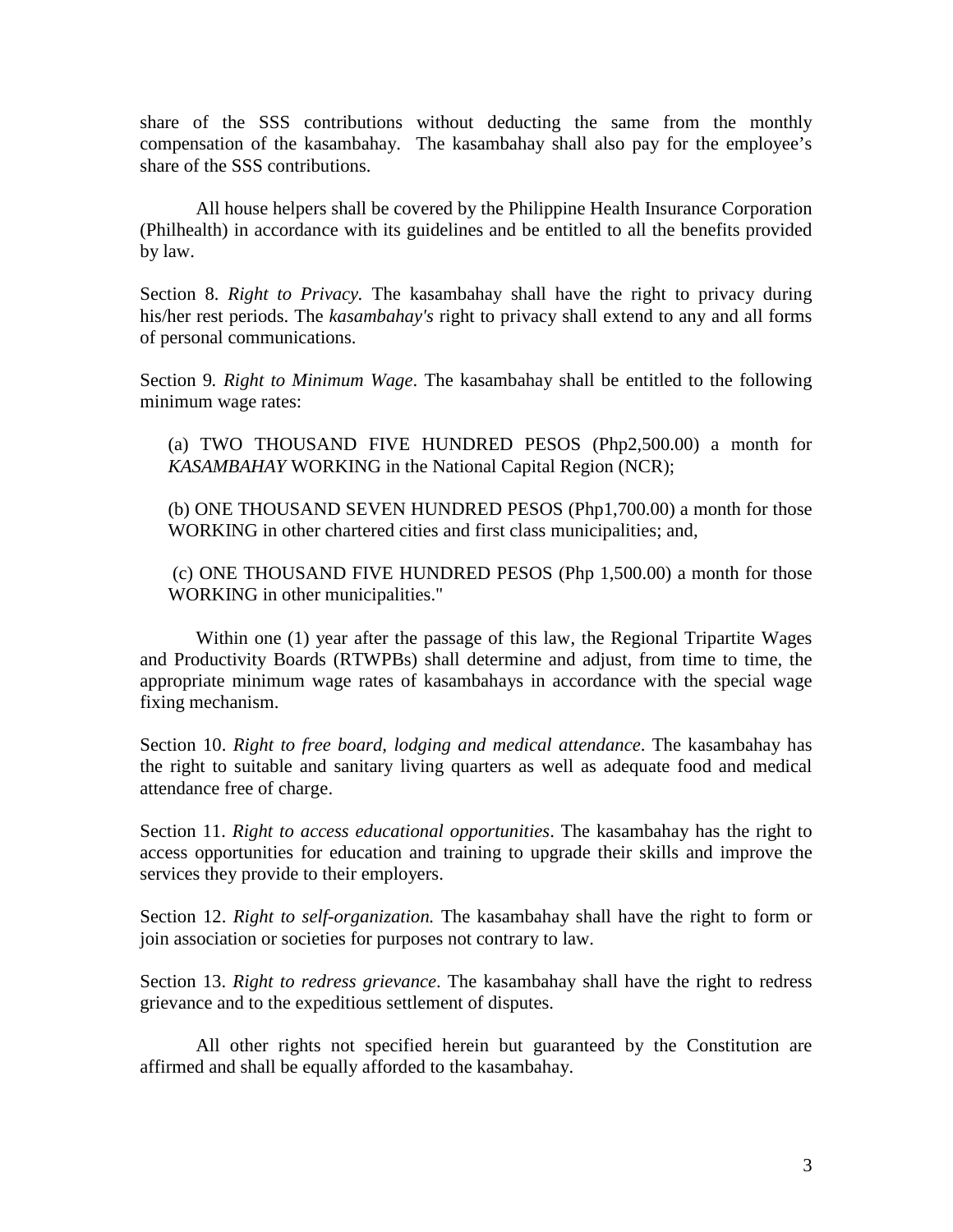#### **ARTICLE 3 - LABOR STANDARDS FOR THE KASAMBAHAY**

Section 14. *Employment contract.* - (a) All household working arrangements or agreements shall be covered by a written employment contract, in a language or dialect understood by both employer and the *kasambahay,* duly signed by both of them. Each of the contracting party shall be provided with a complete set of the duly signed employment contract, certified by the *Punong Barangay*, whose office has jurisdiction over the residence of the employer, which shall include the following:

14(a) *Parties to the contract.* Parties to the contract shall contain the name and provincial address of the kasambahay as well as the name and residential address of the employer.

14(b) *Members of the household.*

14(c) *Work Description*. The scope and description of work of the kasambahay shall be identified by the employer provided that the kasabahay agrees to the same.

 14(d) *Period of Employment.* The period of employment of the Kasambahay shall be no less than one (1) year.

14(e) *Monthly compensation and mode of payment.* Payment of wages shall be made directly to the *kasambahay* in legal tender, at least once every two (2) weeks or twice a month at intervals not exceeding sixteen (16) days.

 No employer shall pay wages of kasambahays by means of promissory notes, vouchers, coupons, tokens, tickets, chits or any object other than legal tender, even when expressly requested by the kasambahay.

14(f) *Rest periods and day-off.* The employer shall provide the kasambahay a daily rest period of at least 8 hours and a weekly rest period of at least (24) consecutive hours after six (6) consecutive normal work days.

The employer and the kasambahay shall agree in writing the schedule of the weekly rest day of the kasambahay. However, the employer shall respect the preference of employees as to their weekly rest day when such preference is based on religious grounds.

14(g) *Deductions.* Unless mutually agreed upon by the kasambahay and his or her employer*,* no deductions from the pay shall be made, other than those authorized by law including wage advances, subject to the agreement between the employer and the kasambahay on the amount of deductions per payday.

14(h) *Living quarters, food and medical provisions.* The employer shall provide the kasambahay suitable and sanitary living quarters, adequate food and medical attendance free of charge.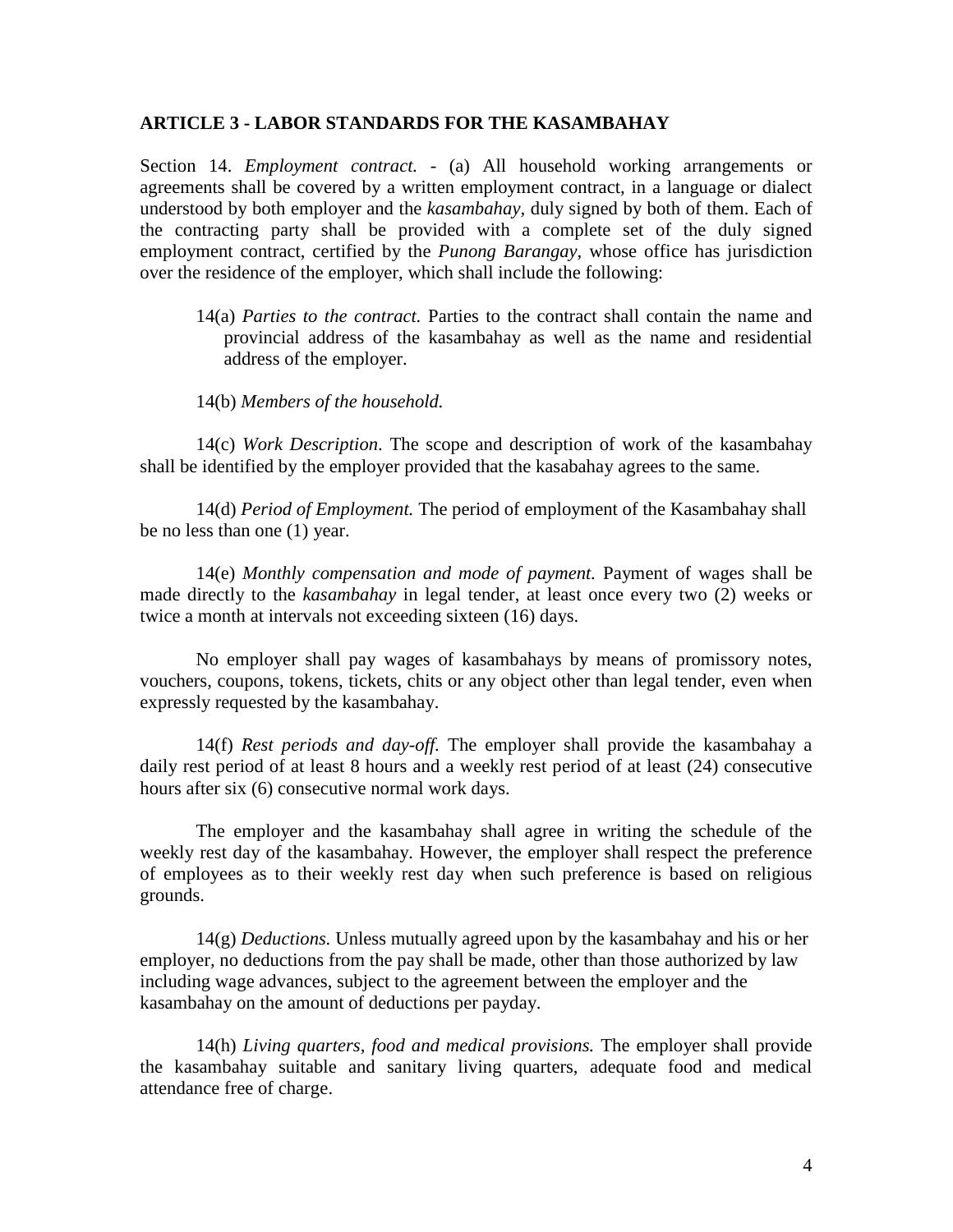14(i) *Termination of employment.* The causes and conditions of termination to be stipulated in the employment contract shall be in accordance with Sections 26-29 of this Act.

14(j) accountabilities acceptable to both parties and conditions to maintain harmonious relations in carrying out and safeguarding said accountabilities

In the event that the provisions of the employment contract could not sufficiently guaranty the basic rights of both parties, the provisions of this law shall serve in suppletory manner.

Section 15. *Pre-requisites for employment.* The employer may require reasonable prerequisites for employment of the kasambahay.

Section 16.  $I3^{th}$  *Month pay*. The kasambahay shall be entitled to a thirteenth  $(13^{th})$  month pay equivalent to the existing minimum wage.

Section 17. *Assignment to Non-Household Work*. No kasambahay shall be assigned to work in a commercial, industrial or agricultural enterprise at a wage or salary rate lower than that provided for agricultural or non-agricultural workers as prescribed therein.

Section 18. *Prohibition on the use of services of household workers in places other than their legitimate workplace*. It shall be unlawful for any individual, entity or institution to engage the services of the kasambahay without a valid contract.

Section 19*. Maternity Leave.* All female kasambahay shall be entitled to a maternity leave benefit pursuant to Section 14A of R.A. 8282, otherwise known as Social Security Act of 1997.

Section 20. *Paternity Leave.* All married male kasambahay shall be entitled to a paternity leave of seven (7) days pursuant to the provisions of R.A 8187 or the Paternity Leave Act of 1997

Section 21. *Vacation Leave.* The kasambahay shall be entitled to a minimum five (5) days vacation leave with pay.

Section 22. *Salary increase and/ or other benefits.* Salary increase and/or other benefits may be granted by the employer based upon internal and mutual agreement by both parties pursuant to existing laws, rules and regulations.

Section 23. *Indemnity for Unjust Termination of Services*. - If the period of household service is fixed, neither the employer nor the kasambahay may terminate the contract before the expiration of the term, except for a *just cause*.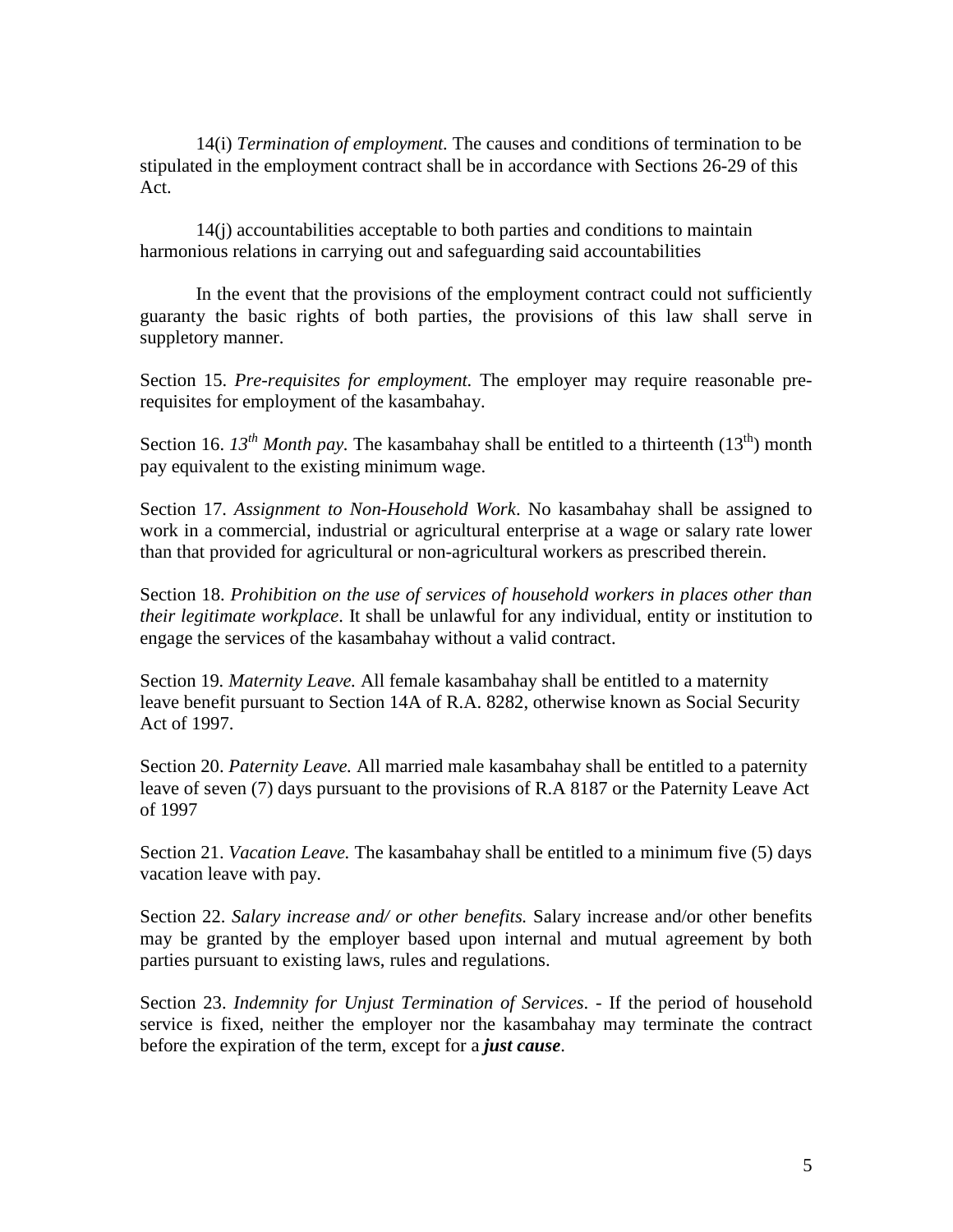Section 24. *Service of Termination Notice*. - If the duration of the household service is not determined either in stipulation or by the nature of the service, the employer or the kasambahay may give notice to put an end to the relationship five (5) days before the intended termination of the service.

- (a) The employer may disregard the five (5) day notice and immediately cause the termination of the service of the *kasambahay;* provided that the employer pays the salary due him or her;
- (b) The *kasambahay* may, prior to the expiration of contract, put an end to the *employer-kasambahay* relationship, by putting the employer on notice at least five (5) days in advance.

Section 25. *Termination initiated by the Kasambahay.* The *kasambahay,* may unilaterally terminate the relationship without serving any notice on the employer for any of the following just causes:

- (a) Serious insult by the employer or any of his or her immediate household on the honor and person of the *kasambahay;*
- (b) Inhuman and unbearable treatment accorded to the *kasambahay* by the employer or any of his or her immediate household;
- (c) Commission of a crime or offense by the employer or any of his or her immediate household against the *kasambahay;*
- (d) Other causes analogous to any of the foregoing.

Section 26. *Termination by employer.* An employer may terminate an employment for any of the following causes *without serving any notice*:

- (a) serious misconduct or willful disobedience by the kasambahay of the lawful order of his employer in connection with his/her work;
- (b) gross or habitual neglect by the kasambahay of his duties;
- (c) fraud or willful breach by the kasambahay of the trust reposed in him by his employer;
- (d) Commission of a crime or offense by the kasambahay against the person of his employer or any immediate member of his family; and
- (e) Other causes analogous to the foregoing

Section 27. *Prohibition on the employment of Batang-kasambahay.* Consistent with Republic Act 9231, the employment of batang-kasambahay is hereby prohibited. In no case shall children of kasambahay, below 18 years of age, be suffered to work as kasambahay.

Pursuant to this policy, the LGU in cooperation with the DOLE, DSWD, DepEd, DILG, other concerned government agencies, and all other stakeholders, shall endeavor to implement appropriate measures for the eradication of child domestic work. Such measures shall include but not limited to access to appropriate education and training,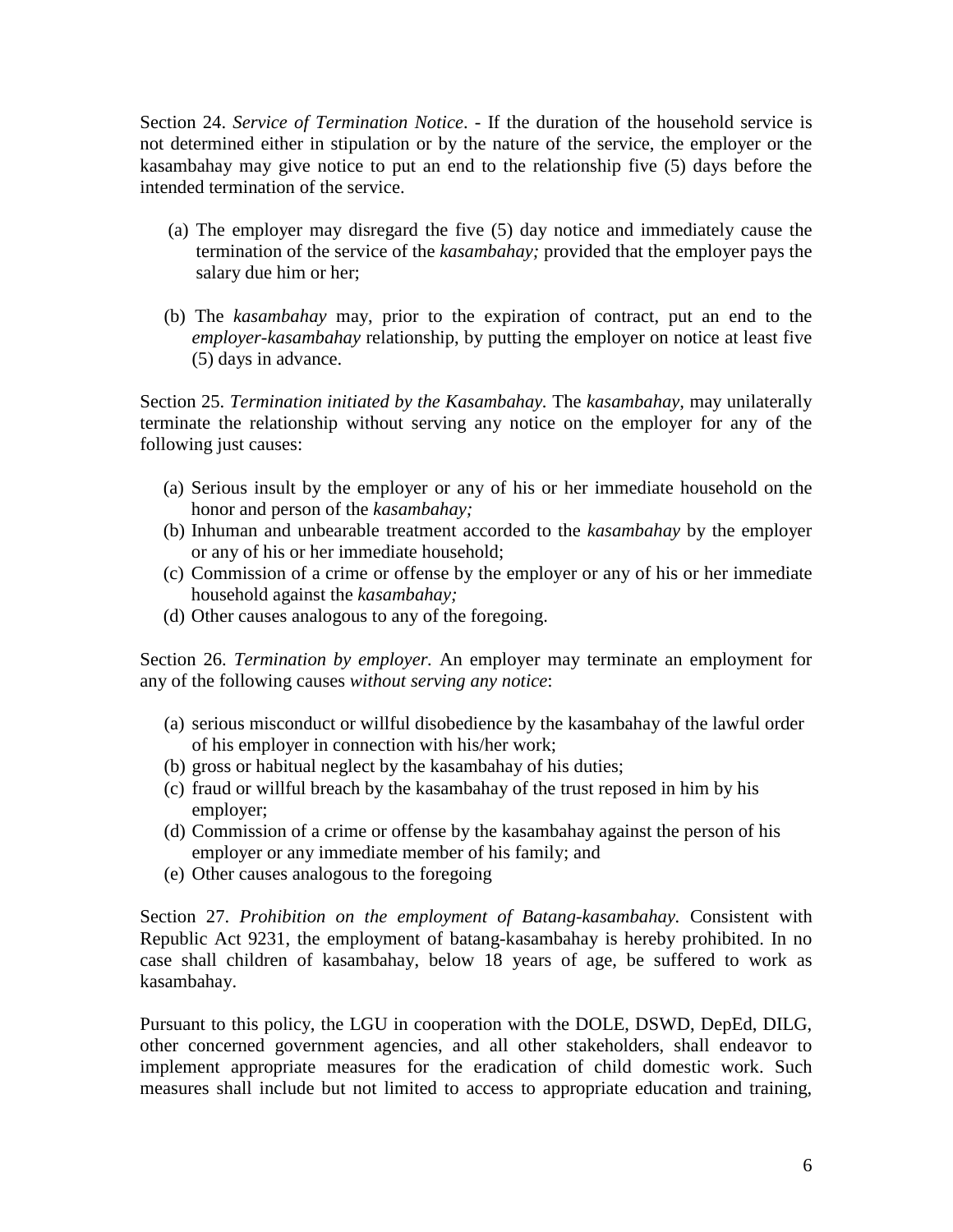alternative livelihood and employment for their families, rescue, healing and reintegration services.

# **ARTICLE 4 - THE ROLE OF GOVERNMENT ENTITIES IN THE DELIVERY OF PROGRAM AND SERVICES**

Section 28. *Role of LGUs*. Local Government Units (LGUs) shall facilitate access of kasambahays to all existing programs and services. The LGUs, through their local development plans, shall prioritize concerns regarding kasambahays and develop and implement plans and programs in support of this law.

Section 29. *Support Institutions.*

 (a) *Role of Department of Interior and Local Government*. The DILG shall oversee and provide technical assistance to ensure the implementation of LGU on the kasambahay programs and services. The DILG shall be responsible for the continuous upgrading and enhancement of the knowledge and skills of barangays to assume their assigned responsibilities under this Act.

 (b) *Role of the Department of Labor and Employment*. The DOLE shall be responsible for the continuous enhancement of standards for the employment and welfare of kasambahays. Towards this end, the DOLE shall also provide a venue for the continuous of dialogue between and among stakeholders and domestic workers. It shall also conduct trainings and seminars on improving working conditions in the households, occupational safety and health, labor education and livelihood development. It shall also provide employment facilitation services for the kasambahay.

 (c) *Role of Department of Social Welfare and Development*. The DSWD shall institute a program designed specifically to provide emergency services to the kasambahay in need of custody, shelter, healing or legal, medical, psychological and rehabilitative services.

 (d) *Role of Department of Education*. The DepEd shall develop and administer equivalency test and alternative educational programs for the accreditation of educational qualification of the kasambahays. The DepEd shall work with LGUs in establishing and strengthening special education programs including capacity-building for instructional managers.

 (e) *Role of Technical Education and Skills Development Authority*. The TESDA shall be responsible for the continuous enhancement of training regulations which will serve as the basis for the development of curricula, registration and delivery of training programs for kasambahays. It shall also be responsible for the development and administration of assessment packages and certification of kasambahays.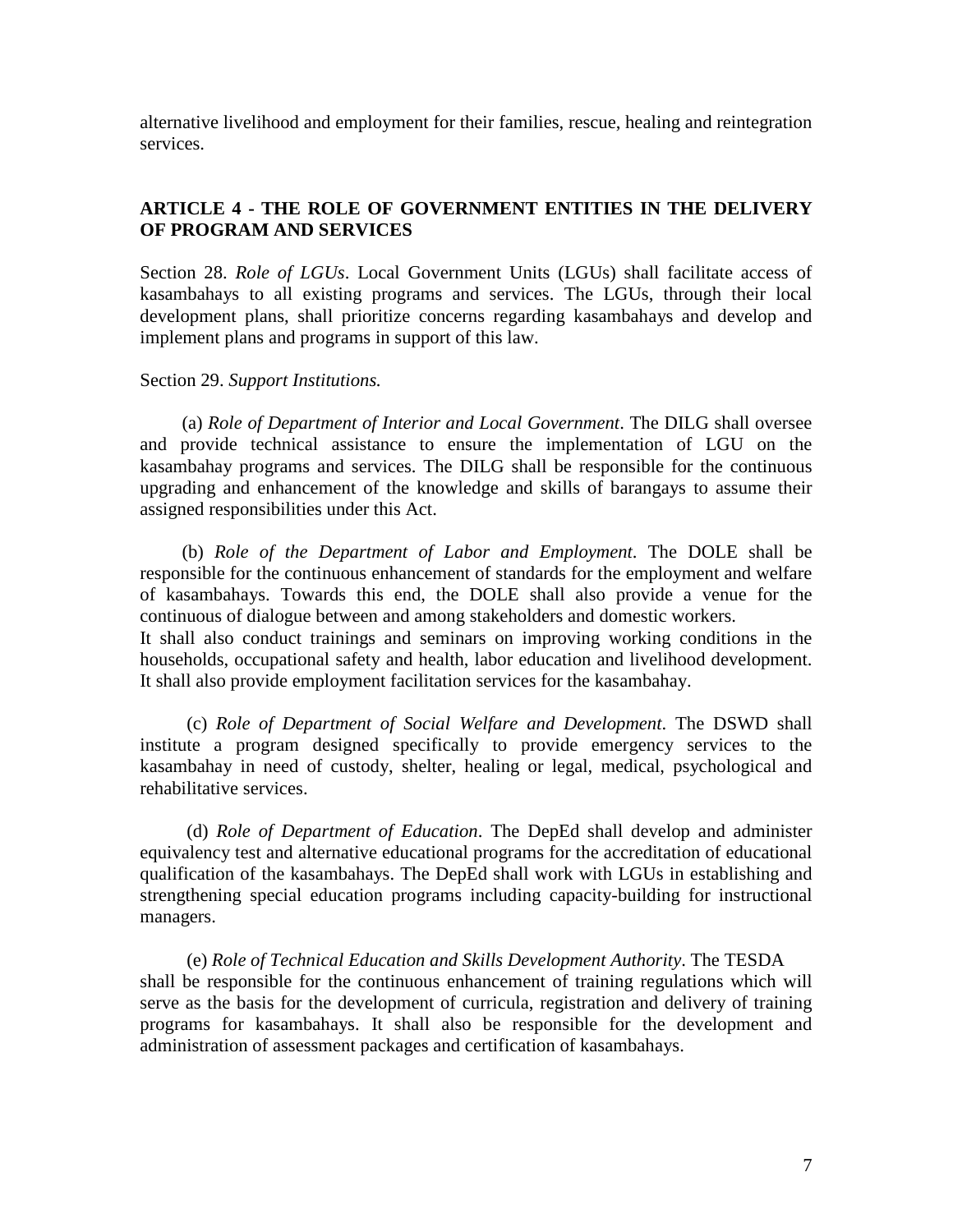(f) *Role of Philippine National Police.* The PNP shall coordinate with LGUs, DSWD and other relevant agencies in conducting rescue operations for abused kasambahays.

 (f) *Role of NGOs and other groups.* Non-government organizations and other groups shall equally contribute to the delivery of programs and services to be provided by government offices as prescribed in this law.

### **ARTICLE 5 - SETTLEMENT OF DISPUTES**

A mechanism for settlement of disputes arising from the employment contract is hereby prescribed as follows:

Section. 30. *Barangays as Primary Resort in Settling Disputes.* The *barangays* shall serve as the primary resort in settling disputes and shall render conciliation and mediation services in disputes.

Section 31. *Role of the Department of Labor and Employment.* The DOLE shall take cognizance of disputes arising from the employment of *kasambahays* for any violation of the labor standards provisions hereof, only upon the exhaustion of conciliation and mediation at the level of the *barangay*.

Section 32. *Role of the National Labor Relations Commission.* The NLRC shall assume jurisdiction on disputes arising from employment of *kasambahays* over cases which it has original and exclusive jurisdiction, only upon the exhaustion of conciliation and mediation at the level of the *barangay*.

Section 33. *Role of the Courts.* Regular courts which have exclusive and original jurisdiction of cases other than disputes arising from the employment of kasambahays shall take cognizance only after prior recourse in the barangay level has been exhausted.

### **ARTICLE 6 – EMERGENCY SERVICES FOR CASES OF ABUSE (VF)**

**Punitive acts and recourse (define what acts to be punish) (role of PNP)** 

### **ARTICLE 7 - MISCELLANEOUS PROVISIONS**

Section. 34. *Implementing Rules and Regulations.* - The Department of Interior and Local Government and the Department of Labor and Employment, in collaboration with other government agencies charged with the implementation of the provisions of this Act shall, within a period of one (1) year from the date of its effectivity, promulgate the necessary implementing rules and regulations.